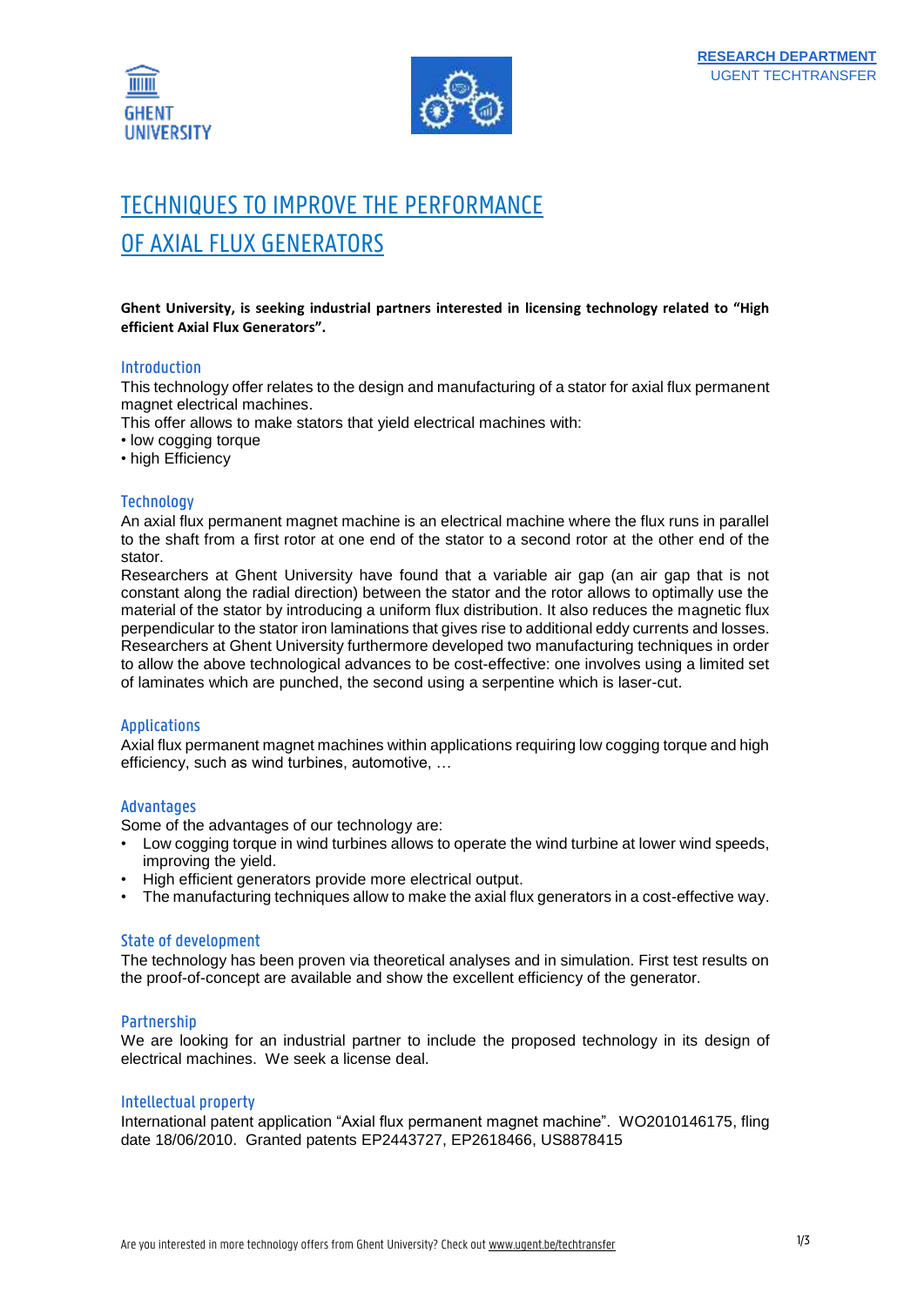



Figure



Figure 1 Only magnet flux, no stator current, (a) constant air gap (b) variable air gap



Figure 2 Only stator current, no magnet flux, (a) constant air gap (b) variable air gap



Figure 3: left: A possible production technique for the variable air gap: laser cutting a serpentine-like shape and folding it to a stack of laminations. Right: A possible production technique for the variable air gap: punching two sets of laminates and then stacking the laminates with partial overlap.

## The Scientists

Peter Sergeant, Dept. of Electrical Energy, Metals, Mechanical Construction and Systems, Ghent University

Alex Van den Bossche, Dept. of Electrical Energy, Metals, Mechanical Construction and Systems, Ghent University

## References

Comparison of Non-oriented and Grain-Oriented Material in an Axial Flux Permanent-Magnet Machine; Kowal, Damian; Sergeant, Peter; Dupré, Luc; Van den Bossche, Alex; IEEE TRANSACTIONS ON MAGNETICS (2010)